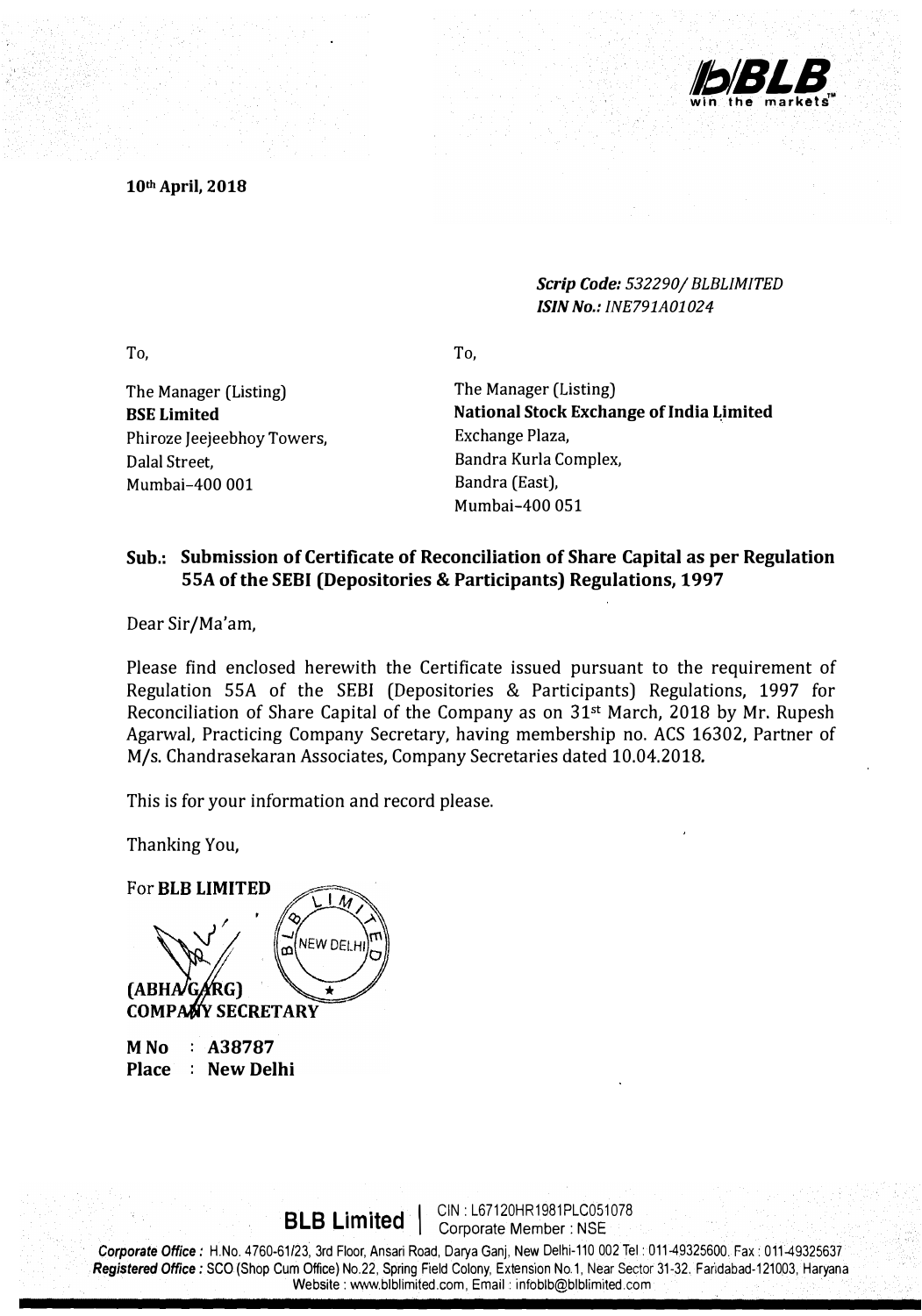*COMPANY SECRETARIES* 

## **The Board of Directors BLB Limited SCO (Shop Cum Office) No. 22 Spring Field Colony, Extension, No. 1, Near Sector 31-32 Faridabad - 121003, Haryana**

## RECONCILIATION OF SHARE CAPITAL AUDIT REPORT

*[pursuant to Circular No. D&CC/FIITC/CIR-16/2()()2 dated December 31, 2002]* **&** *Regulation SSA of SEBI (Depositories & Participants) Regulations, 1996.* 

*We have examined the registers, records and documents of M/s. BLB Limited for the quarter ended on 31st March, 2018 as maintained by M/s. Abhlpta capital Limited, the Registrar/Share Transfer Agents of the Company. In our opinion and to the best of our knowledge and according to the information and*  explanation given to us and as shown by the records examined by us, we hereby submit our *reconciliation of share capital audit report for the aforesaid quarter as under:* 

| INE791A01024<br>$\overline{2}$<br>ISIN:<br>Re. 1/-each<br>3<br>Face Value:<br>Name of the Company:<br>M/s BLB Limited<br>4<br>5<br><b>Registered Office Address:</b><br>SCO (Shop Cum Office) No. 22,<br>Spring Field Colony, Extension, No. 1,<br>Near Sector 31-32 Faridabad - 121003, Haryana<br>6<br><b>Correspondence Address:</b><br>H. No. 4760-61/23, 3rd Floor<br>Ansari Road, Darya Ganj,<br><b>New Delhi-110002</b><br>$\overline{7}$<br>Telephone & Fax Nos.:<br>$(T)$ 011 - 49325600<br>(F) 011 - 49325637<br>Email address:<br>csblb@blblimited.com<br>8<br>9<br>Names of Stock Exchanges where the<br>(i) National Stock Exchange of India Limited<br>Company's Securities are listed<br>(ii) BSE Limited<br><b>Number of</b><br>% of Total Issued<br>shares<br><b>Capital</b><br><b>Issued Capital:</b><br>52865258<br>10<br><b>Listed Capital:</b><br>52865258<br>11<br>Held in dematerialised form in CDSL:<br>12<br>1946671<br>13<br>Held in dematerialised form in NSDL:<br>50067719<br>Physical:<br>14<br>850868<br>Total No. of Shares $(12+13+14)$<br>52865258<br>15<br>16<br>Reasons for difference if any, between (10&11),<br><b>Not Applicable</b><br>(10815), (11815)<br>17<br>Certifying the details of changes in share capital during the quarter under consideration as per<br>Table below:<br>Particulars***<br>Listed on<br>whether<br>whether intimated to<br>No. of<br>Applied/<br>In-prin.<br>Stock<br><b>Shares</b><br><b>Not</b><br>intimated to <b>INSDL</b><br>Appr.<br>Exchange<br>Pending<br>Applied<br><b>CDSL</b> | $\mathbf{1}$ | For Quarter Ended: |  |  |  | 31.03.2018 |        |                |
|----------------------------------------------------------------------------------------------------------------------------------------------------------------------------------------------------------------------------------------------------------------------------------------------------------------------------------------------------------------------------------------------------------------------------------------------------------------------------------------------------------------------------------------------------------------------------------------------------------------------------------------------------------------------------------------------------------------------------------------------------------------------------------------------------------------------------------------------------------------------------------------------------------------------------------------------------------------------------------------------------------------------------------------------------------------------------------------------------------------------------------------------------------------------------------------------------------------------------------------------------------------------------------------------------------------------------------------------------------------------------------------------------------------------------------------------------------------------------------------------------------------------------------------------------------------|--------------|--------------------|--|--|--|------------|--------|----------------|
|                                                                                                                                                                                                                                                                                                                                                                                                                                                                                                                                                                                                                                                                                                                                                                                                                                                                                                                                                                                                                                                                                                                                                                                                                                                                                                                                                                                                                                                                                                                                                                |              |                    |  |  |  |            |        |                |
|                                                                                                                                                                                                                                                                                                                                                                                                                                                                                                                                                                                                                                                                                                                                                                                                                                                                                                                                                                                                                                                                                                                                                                                                                                                                                                                                                                                                                                                                                                                                                                |              |                    |  |  |  |            |        |                |
|                                                                                                                                                                                                                                                                                                                                                                                                                                                                                                                                                                                                                                                                                                                                                                                                                                                                                                                                                                                                                                                                                                                                                                                                                                                                                                                                                                                                                                                                                                                                                                |              |                    |  |  |  |            |        |                |
|                                                                                                                                                                                                                                                                                                                                                                                                                                                                                                                                                                                                                                                                                                                                                                                                                                                                                                                                                                                                                                                                                                                                                                                                                                                                                                                                                                                                                                                                                                                                                                |              |                    |  |  |  |            |        |                |
|                                                                                                                                                                                                                                                                                                                                                                                                                                                                                                                                                                                                                                                                                                                                                                                                                                                                                                                                                                                                                                                                                                                                                                                                                                                                                                                                                                                                                                                                                                                                                                |              |                    |  |  |  |            |        |                |
|                                                                                                                                                                                                                                                                                                                                                                                                                                                                                                                                                                                                                                                                                                                                                                                                                                                                                                                                                                                                                                                                                                                                                                                                                                                                                                                                                                                                                                                                                                                                                                |              |                    |  |  |  |            |        |                |
|                                                                                                                                                                                                                                                                                                                                                                                                                                                                                                                                                                                                                                                                                                                                                                                                                                                                                                                                                                                                                                                                                                                                                                                                                                                                                                                                                                                                                                                                                                                                                                |              |                    |  |  |  |            |        |                |
|                                                                                                                                                                                                                                                                                                                                                                                                                                                                                                                                                                                                                                                                                                                                                                                                                                                                                                                                                                                                                                                                                                                                                                                                                                                                                                                                                                                                                                                                                                                                                                |              |                    |  |  |  |            |        |                |
|                                                                                                                                                                                                                                                                                                                                                                                                                                                                                                                                                                                                                                                                                                                                                                                                                                                                                                                                                                                                                                                                                                                                                                                                                                                                                                                                                                                                                                                                                                                                                                |              |                    |  |  |  |            |        |                |
|                                                                                                                                                                                                                                                                                                                                                                                                                                                                                                                                                                                                                                                                                                                                                                                                                                                                                                                                                                                                                                                                                                                                                                                                                                                                                                                                                                                                                                                                                                                                                                |              |                    |  |  |  |            |        | 100.00         |
|                                                                                                                                                                                                                                                                                                                                                                                                                                                                                                                                                                                                                                                                                                                                                                                                                                                                                                                                                                                                                                                                                                                                                                                                                                                                                                                                                                                                                                                                                                                                                                |              |                    |  |  |  |            | 100.00 |                |
|                                                                                                                                                                                                                                                                                                                                                                                                                                                                                                                                                                                                                                                                                                                                                                                                                                                                                                                                                                                                                                                                                                                                                                                                                                                                                                                                                                                                                                                                                                                                                                |              |                    |  |  |  |            | 3.68   |                |
|                                                                                                                                                                                                                                                                                                                                                                                                                                                                                                                                                                                                                                                                                                                                                                                                                                                                                                                                                                                                                                                                                                                                                                                                                                                                                                                                                                                                                                                                                                                                                                |              |                    |  |  |  |            | 94.71  |                |
|                                                                                                                                                                                                                                                                                                                                                                                                                                                                                                                                                                                                                                                                                                                                                                                                                                                                                                                                                                                                                                                                                                                                                                                                                                                                                                                                                                                                                                                                                                                                                                |              |                    |  |  |  |            | 1.61   |                |
|                                                                                                                                                                                                                                                                                                                                                                                                                                                                                                                                                                                                                                                                                                                                                                                                                                                                                                                                                                                                                                                                                                                                                                                                                                                                                                                                                                                                                                                                                                                                                                |              |                    |  |  |  |            | 100.00 |                |
|                                                                                                                                                                                                                                                                                                                                                                                                                                                                                                                                                                                                                                                                                                                                                                                                                                                                                                                                                                                                                                                                                                                                                                                                                                                                                                                                                                                                                                                                                                                                                                |              |                    |  |  |  |            |        |                |
|                                                                                                                                                                                                                                                                                                                                                                                                                                                                                                                                                                                                                                                                                                                                                                                                                                                                                                                                                                                                                                                                                                                                                                                                                                                                                                                                                                                                                                                                                                                                                                |              |                    |  |  |  |            |        |                |
| for listing (Specify<br>(Specify<br>$N$ ames $)$<br>names)                                                                                                                                                                                                                                                                                                                                                                                                                                                                                                                                                                                                                                                                                                                                                                                                                                                                                                                                                                                                                                                                                                                                                                                                                                                                                                                                                                                                                                                                                                     |              |                    |  |  |  |            |        | for SE         |
| <b>NIL</b><br><b>NIL</b><br><b>NIL</b><br><b>NIL</b><br><b>NIL</b><br><b>NIL</b><br><b>NIL</b>                                                                                                                                                                                                                                                                                                                                                                                                                                                                                                                                                                                                                                                                                                                                                                                                                                                                                                                                                                                                                                                                                                                                                                                                                                                                                                                                                                                                                                                                 |              |                    |  |  |  |            |        | <b>EXTRAIN</b> |

\*\* Rights, Bonus, Preferential Issue, ESOPs, Amalgamation, Conversion, Buyback, Capital **Reduction, Forfeiture, Any other (to specify).** 

 $\frac{1}{2}$   $\frac{1}{2}$   $\frac{1}{2}$   $\frac{1}{2}$   $\frac{1}{2}$   $\frac{1}{2}$   $\frac{1}{2}$   $\frac{1}{2}$   $\frac{1}{2}$   $\frac{1}{2}$   $\frac{1}{2}$   $\frac{1}{2}$   $\frac{1}{2}$   $\frac{1}{2}$   $\frac{1}{2}$   $\frac{1}{2}$   $\frac{1}{2}$   $\frac{1}{2}$   $\frac{1}{2}$   $\frac{1}{2}$   $\frac{1}{2}$   $\frac{1}{2}$